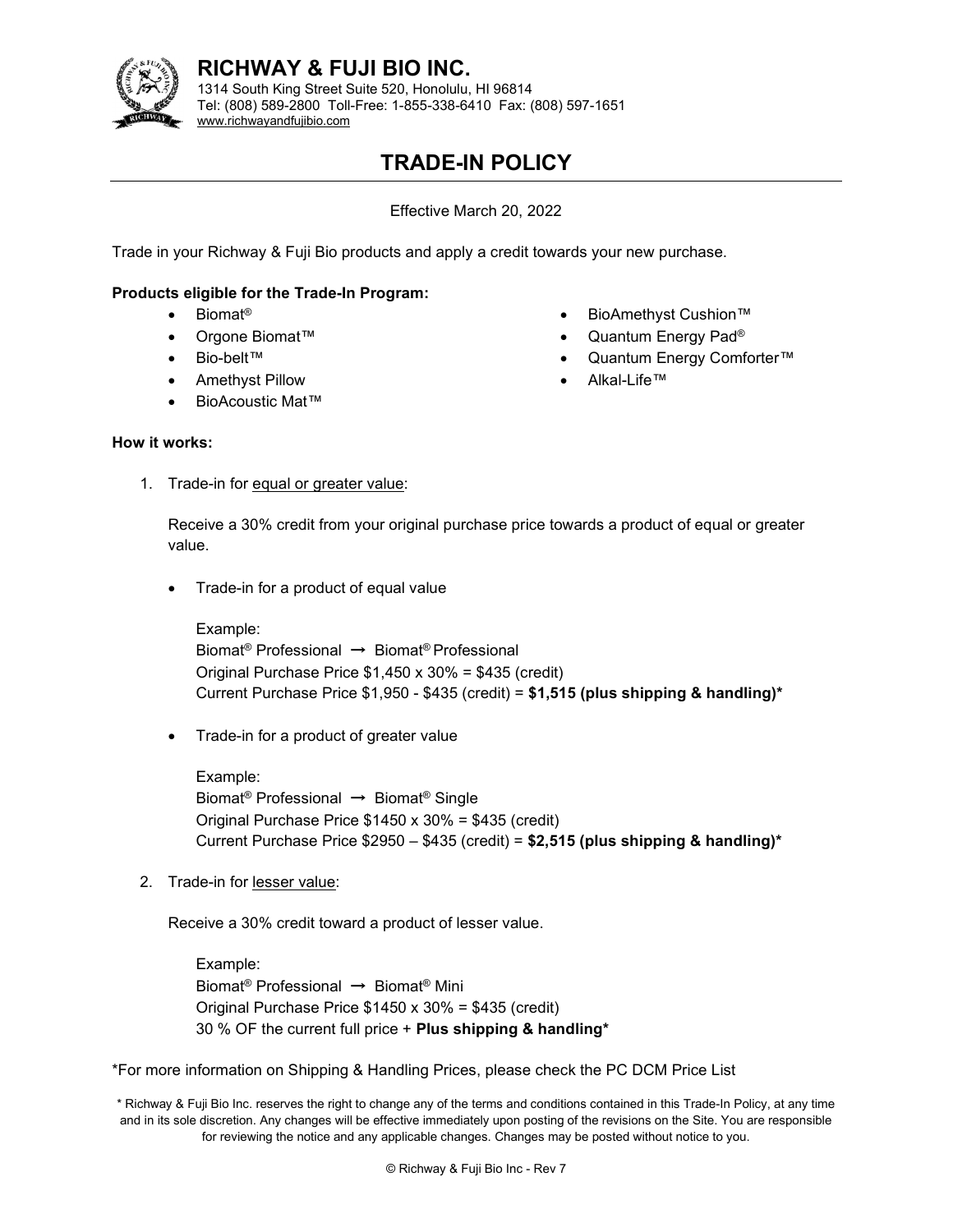# How to request a trade-in:

1. Contact us by phone or email to request a Return Merchandise Authorization (RMA) number.

Tel: 808-589-2800, ext. #114. Toll-Free: 855-338-6410, ext. #114. Email: rma@richwayusa.com

- 2. Be prepared to provide the following information:
	- Richway Invoice (RI) number from your purchase
	- Name of the original purchaser
	- Product's Serial Number (SN)
	- Order and shipment information for your new purchase
- 3. We will send you a Trade-In Application and a draft of your new order. Please complete and sign both forms and return via email or with your product.

#### How to send in your product:

- 1. Determine which products need to be returned.
	- Trade-ins within  $1<sup>st</sup>$  year of delivery:

For trade-ins on products that are still within the  $1<sup>st</sup>$  year from date of delivery, we request that all parts are to be returned in order to complete the trade-in.

Biomat® / Orgone Biomat™ / Bio-belt™ / BioAcoustic Mat™:

For these products, we only require the return of the controller and a photo of the product with the serial number (must be clear / legible).

Alkal-Life™ Lease Units:

For leased Alkal-Life™ units, we are currently extending the service of sending you an electronic label for the return of the unit.

• All other products:

For all other products, we require you to send us the entire product.

- 2. Pack your product for return.
	- Pack items securely.
	- Write or print the RMA number on the outside of the package. The RMA number should be legible and in a visible area.

\* Richway & Fuji Bio Inc. reserves the right to change any of the terms and conditions contained in this Trade-In Policy, at any time and in its sole discretion. Any changes will be effective immediately upon posting of the revisions on the Site. You are responsible for reviewing the notice and any applicable changes. Changes may be posted without notice to you.